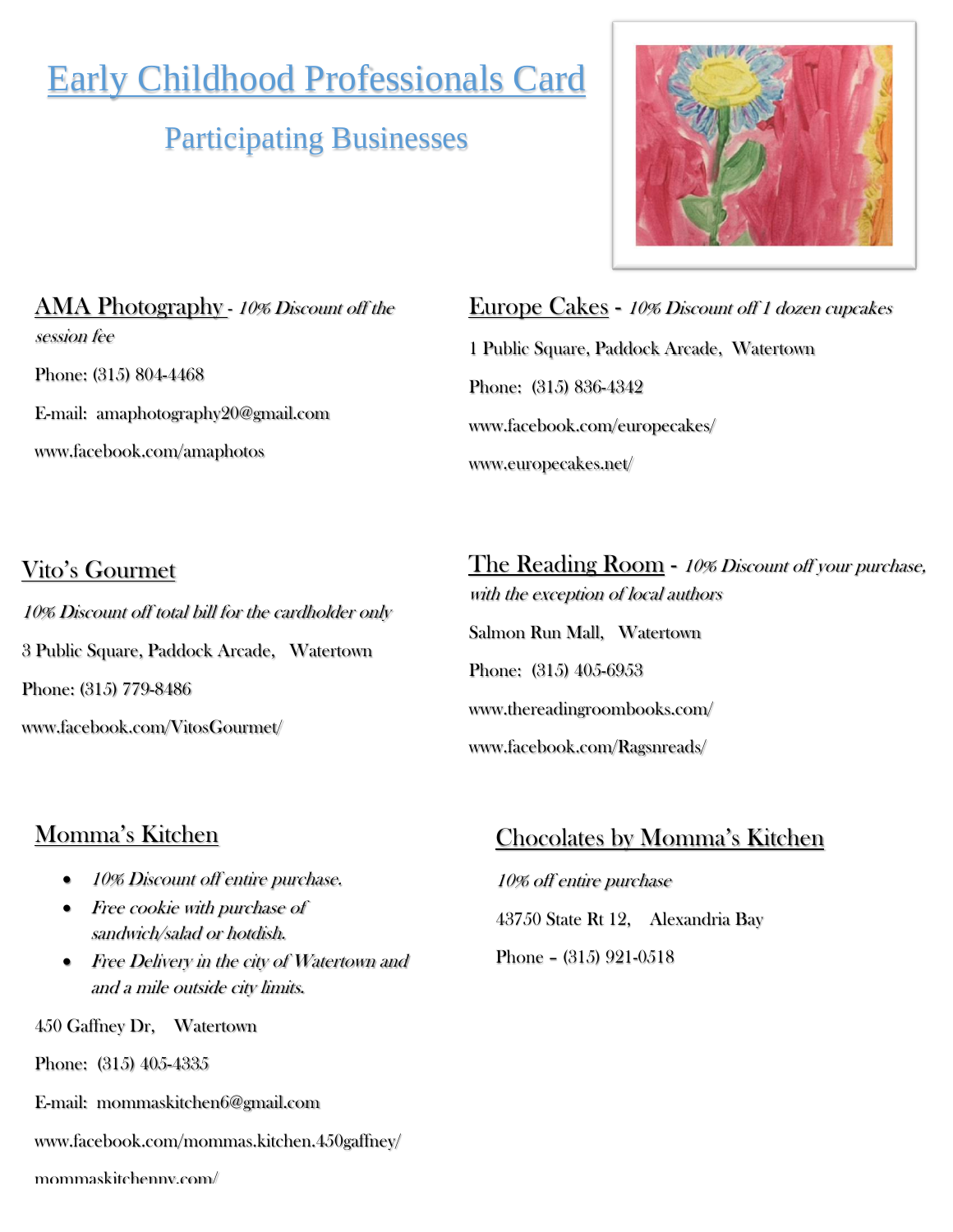#### OD Greene Lumber Co Inc - \$5 off minimum purchase of \$50. Limit to one off per person per day

| Location 1:                | Location 2:                       | E-mail - odg@odgreenelumber.com     |
|----------------------------|-----------------------------------|-------------------------------------|
| 10799 U.S. Route 11, Adams | 14481 NYS Route 3, Sackets Harbor | http://www.odgreenelumber.com/      |
| Phone: (315) 232-4800      | Phone: (315) 646-2222             | https://www.facebook.com/ODGLUMBER/ |

# Paint It! Pottery - 10% Off Purchase

Salmon Run Mall, Watertown Phone: (315) 408-6252 [http://www.MyPotterySpot.com](http://www.mypotteryspot.com/) http://www.facebook.com/paintitpottery

### EyeCrave Optics

\$50 coupon 11 Public Sqare, Ste 102, Watertown Phone: (315) 486-4686 http://www.eyecraveoptics.com/ https://www.facebook.com/EyeCraveOptics/

#### Heidi's Barber and Beauty

\$2.00 off any haircut OR \$5.00 off any chemical service 9861 NYS Rte 12 Copenhagen, New York Phone: (315) 688-2887 <https://www.facebook.com/Heidis-Barber-and-Beauty-151253631596865/> https://www.vagaro.com/heidisbarberandbeauty

Dance World - One free month of dance for students (aged 2-18 OR Attend 9 adult level dance/workout classes and get the  $10^{\scriptscriptstyle\circ}$  class FREE 680 Mill St, Watertown Phone: (315) 785-0438 [danceworlddancestudio@yahoo.com](mailto:danceworlddancestudio@yahoo.com) <http://danceworlddancestudio.webs.com/> https://www.facebook.com/DanceWorldNY/

SweetBean Café - Buy one entrée get the second ½ off coupon (please show coupon to receive discount) 118 Court street, Watertown Phone: (315) 661-6306 E-mail: [christopher.emeanua@gmail.com](mailto:christopher.emeanua@gmail.com)

<https://www.facebook.com/sweetbeanbizcafe/>